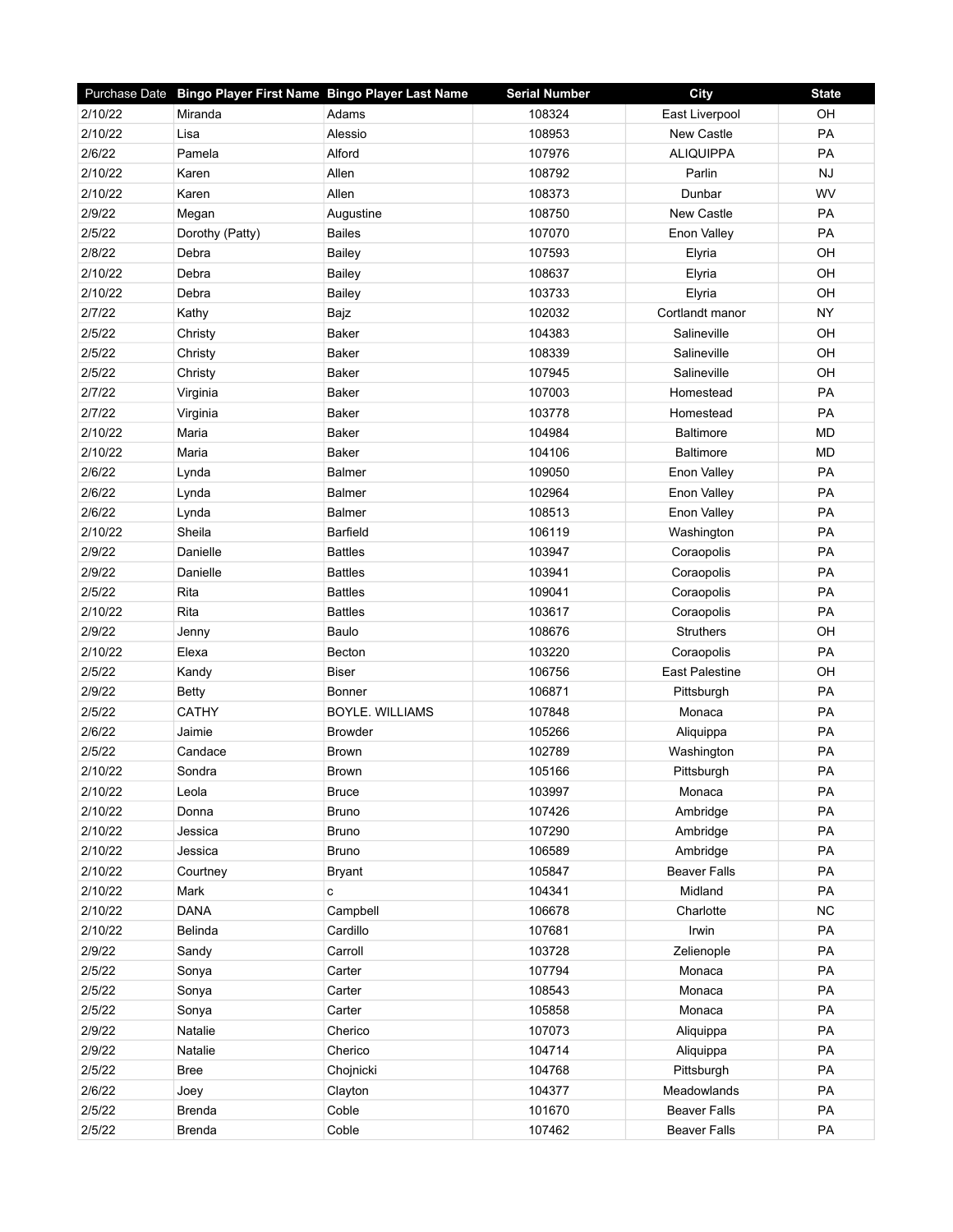|         | Purchase Date Bingo Player First Name Bingo Player Last Name |                | <b>Serial Number</b> | City            | <b>State</b> |
|---------|--------------------------------------------------------------|----------------|----------------------|-----------------|--------------|
| 2/5/22  | James                                                        | Colwell        | 108212               | Pittsburgh      | PA           |
| 2/10/22 | James                                                        | Colwell        | 108473               | Pittsburgh      | PA           |
| 2/10/22 | Marilyn                                                      | Coney          | 102702               | Youngstown      | OH           |
| 2/10/22 | Kendria                                                      | Conney         | 103606               | Hayes           | VA           |
| 2/6/22  | Carrie                                                       | Cory           | 104327               | <b>FYFFE</b>    | <b>AL</b>    |
| 2/6/22  | Carrie                                                       | Cory           | 105398               | <b>FYFFE</b>    | AL           |
| 2/6/22  | Carrie                                                       | Cory           | 108283               | <b>FYFFE</b>    | AL           |
| 2/6/22  | Carrie                                                       | Cory           | 108898               | <b>FYFFE</b>    | <b>AL</b>    |
| 2/9/22  | Monica                                                       | Cox            | 107472               | Pittsburgh      | PA           |
| 2/9/22  | deborah                                                      | coy            | 105652               | <b>LIMA</b>     | OH           |
| 2/5/22  | Jill                                                         | Craft          | 102936               | San Antonio     | <b>TX</b>    |
| 2/5/22  | Jill                                                         | Craft          | 108141               | San Antonio     | <b>TX</b>    |
| 2/5/22  | Jill                                                         | Craft          | 103114               | San Antonio     | <b>TX</b>    |
| 2/5/22  | Jill                                                         | Craft          | 103903               | San Antonio     | <b>TX</b>    |
| 2/5/22  | Denise                                                       | Cribbs         | 107862               | Beaver          | PA           |
| 2/5/22  | <b>JEAN</b>                                                  | <b>CURRAN</b>  | 107983               | Canonsburg      | PA           |
| 2/5/22  | <b>JEAN</b>                                                  | <b>CURRAN</b>  | 104623               | Canonsburg      | PA           |
| 2/10/22 | Mary                                                         | Dashner        | 103742               | <b>Niles</b>    | OH           |
| 2/5/22  | Darlene                                                      | Davis          | 105489               | Monaca          | <b>PA</b>    |
| 2/5/22  | Heather                                                      | Day            | 102208               | Saxonburg       | PA           |
| 2/10/22 | Susan                                                        | Day-McWilliams | 105348               | Columbiana      | OH           |
| 2/6/22  | Avery                                                        | Dean           | 103845               | Warrendale      | PA           |
| 2/7/22  | Avery                                                        | Dean           | 105464               | Warrendale      | PA           |
| 2/7/22  | Vicky                                                        | DeBona         | 103051               | Ambridge        | PA           |
| 2/7/22  | Janet                                                        | Dedominicis    | 105443               | Monaca          | PA           |
| 2/7/22  | Janet                                                        | Dedominicis    | 104153               | Monaca          | PA           |
| 2/10/22 | Jessica                                                      | DellaSalla     | 106308               | Midland         | PA           |
| 2/5/22  | Darlene                                                      | DeMario        | 108196               | Wadsworth       | OH           |
| 2/8/22  | Helene                                                       | Demel          | 104451               | Moon twp        | PA           |
| 2/8/22  | Helene                                                       | Demel          | 104150               | Moon twp        | PA           |
| 2/10/22 | <b>Brock</b>                                                 | Denes          | 107804               | Freedom         | PA           |
| 2/10/22 | <b>Brock</b>                                                 | Denes          | 107307               | Freedom         | PA           |
| 2/10/22 | Tami                                                         | Deutsch        | 107700               | Aliquippa       | PA           |
| 2/10/22 | Yvonne                                                       | Dodrill        | 108027               | Coraopolis      | PA           |
| 2/6/22  | Bonnie                                                       | Dorchnic       | 105238               | Aliquippa       | PA           |
| 2/10/22 | Traci                                                        | Dreyer         | 106320               | Freedom         | PA           |
| 2/10/22 | Traci                                                        | Dreyer         | 109090               | Freedom         | PA           |
| 2/10/22 | Traci                                                        | Dreyer         | 107731               | Freedom         | PA           |
| 2/8/22  | Karen                                                        | Duffy          | 107970               | Beaver          | PA           |
| 2/9/22  | Tara                                                         | Durinsky       | 106364               | Monaca          | PA           |
| 2/10/22 | Terri                                                        | Dusch          | 104166               | Moon Township   | PA           |
| 2/5/22  | Evelyn                                                       | Edwards        | 107634               | Freedom         | PA           |
| 2/5/22  | Evelyn                                                       | Edwards        | 108389               | Freedom         | PA           |
| 2/6/22  | Evelyn                                                       | Edwards        | 106844               | Freedom         | PA           |
| 2/10/22 | Jannine                                                      | Evans          | 103822               | <b>TORONTO</b>  | OH           |
| 2/7/22  | Kathy                                                        | Farhan         | 105761               | Cortlandt manor | <b>NY</b>    |
| 2/10/22 | Aimee                                                        | Fauser         | 104614               | Midland         | PA           |
| 2/10/22 | Peggy                                                        | Fike           | 107908               | East Liverpool  | OH           |
| 2/5/22  | Michelle                                                     | Fisher         | 107078               | Valencia        | PA           |
| 2/5/22  | Michelle                                                     | Fisher         | 104867               | Valencia        | PA           |
| 2/5/22  | Michelle                                                     | Fisher         | 107671               | Valencia        | PA           |
| 2/6/22  | Arlene                                                       | Fitzgerald     | 104461               | Aliquippa       | PA           |
|         |                                                              |                |                      |                 |              |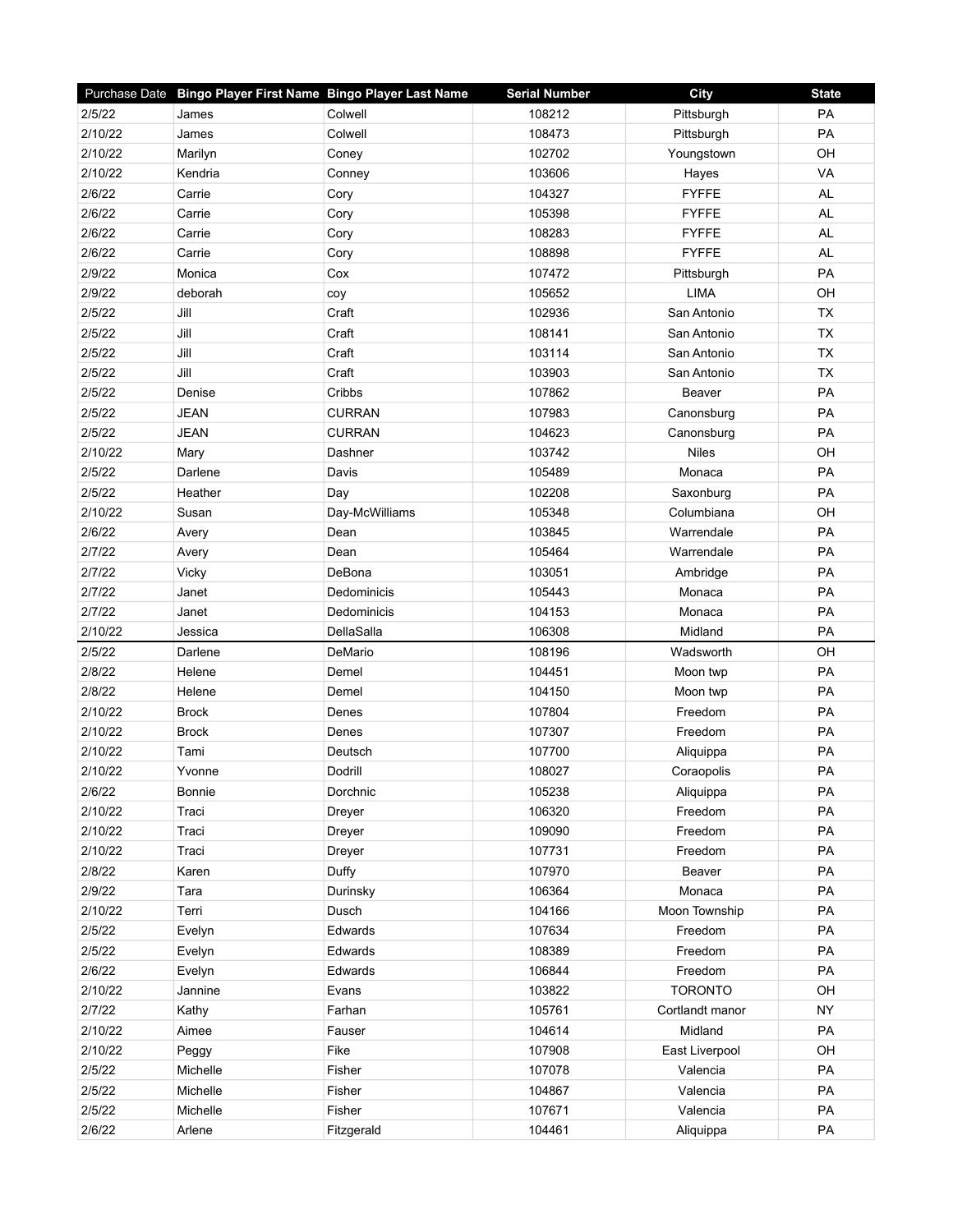|         | Purchase Date Bingo Player First Name Bingo Player Last Name |                 | <b>Serial Number</b> | <b>City</b>         | <b>State</b> |
|---------|--------------------------------------------------------------|-----------------|----------------------|---------------------|--------------|
| 2/6/22  | Arlene                                                       | Fitzgerald      | 105132               | Aliquippa           | PA           |
| 2/9/22  | Daria                                                        | Fitzgerald      | 104635               | Pittsburgh          | PA           |
| 2/9/22  | Daria                                                        | Fitzgerald      | 106996               | Pittsburgh          | PA           |
| 2/10/22 | Rosetta                                                      | Fox             | 107907               | Andover             | OH           |
| 2/10/22 | Cindy                                                        | Frye            | 107494               | Newell              | WV           |
| 2/5/22  | Marsha                                                       | Galanski        | 108910               | <b>New Castle</b>   | PA           |
| 2/5/22  | Marsha                                                       | Galanski        | 103866               | New Castle          | PA           |
| 2/5/22  | Toni                                                         | Gibson          | 107211               | Negley              | OH           |
| 2/5/22  | Fran                                                         | Goldston        | 104431               | Pittsburgh          | PA           |
| 2/5/22  | Fran                                                         | Goldston        | 109024               | Pittsburgh          | PA           |
| 2/10/22 | John                                                         | gordon          | 108086               | Vallejo             | CA           |
| 2/6/22  | Sarita                                                       | Gray            | 107850               | Toledo              | OH           |
| 2/6/22  | Sarita                                                       | Gray            | 102952               | Toledo              | OH           |
| 2/6/22  | Joyce                                                        | Gray            | 107450               | Dundalk             | <b>MD</b>    |
| 2/10/22 | Mary lou                                                     | Greene          | 109022               | New. Castle         | PA           |
| 2/5/22  | Alicia                                                       | <b>GROSS</b>    | 107870               | Etna                | PA           |
| 2/8/22  | Alyssa                                                       | Guardino        | 108760               | Ellwood city        | PA           |
| 2/8/22  | Alyssa                                                       | Guardino        | 106354               | Ellwood city        | PA           |
| 2/10/22 | JoAnn                                                        | Harriett        | 107769               | Freedom             | <b>PA</b>    |
| 2/10/22 | Kizzy                                                        | Hazlip          | 102178               | Pittsburgh          | PA           |
| 2/10/22 | Kizzy                                                        | Hazlip          | 108361               | Pittsburgh          | PA           |
| 2/8/22  | Satonda                                                      | Horton          | 106122               | Toledo              | OH           |
| 2/5/22  | Eugenia                                                      | Houser          | 106745               | Monaca              | PA           |
| 2/5/22  | Eugenia                                                      | Houser          | 106435               | Monaca              | PA           |
| 2/5/22  | Eugenia                                                      | Houser          | 102316               | Monaca              | PA           |
| 2/9/22  | Mickey                                                       | <b>Ivosevic</b> | 104909               | Springdale          | PA           |
| 2/10/22 | Mickey                                                       | Ivosevic        | 104232               | Springdale          | PA           |
| 2/10/22 | Catherine                                                    | Jaquay          | 104626               | Aliquippa           | PA           |
| 2/10/22 | Mittieann                                                    | Jenkins         | 104046               | Munhall             | PA           |
| 2/10/22 | Mittieann                                                    | Jenkins         | 106240               | Munhall             | <b>PA</b>    |
| 2/10/22 | Cinnamon                                                     | Jenkins         | 104582               | <b>Braddock</b>     | PA           |
| 2/9/22  | Shirlene                                                     | Jethroe         | 102633               | Youngstown          | OH           |
| 2/10/22 | Shirlene                                                     | Jethroe         | 103671               | Youngstown          | OH           |
| 2/6/22  | Theresa                                                      | Johnson         | 103945               | Pittsburgh          | PA           |
| 2/6/22  | Theresa                                                      | Johnson         | 103784               | Pittsburgh          | PA           |
| 2/5/22  | Earl                                                         | Johnson         | 103608               | <b>PITTSBURGH</b>   | PA           |
| 2/5/22  | Princess                                                     | Johnson         | 106817               | Clermont            | FL.          |
| 2/10/22 | maryann                                                      | johnson         | 104602               | Pittsburgh          | PA           |
| 2/10/22 | Robert                                                       | Johnston        | 106179               | Rochester           | PA           |
| 2/10/22 | Taiesha                                                      | Jones           | 108292               | Cleveland           | OH           |
| 2/8/22  | tracy                                                        | Kalsky          | 106585               | mt vernon           | <b>NY</b>    |
| 2/9/22  | Tiffiny                                                      | Kalsky          | 105483               | Durham              | <b>NY</b>    |
| 2/6/22  | Cheryl                                                       | Keefer          | 108783               | <b>Belle Vernon</b> | PA           |
| 2/9/22  | rosely                                                       | keefer          | 102428               | finleyville         | PA           |
| 2/10/22 | Cheryl                                                       | Keefer          | 104408               | Belle Vernon        | PA           |
| 2/9/22  | Jodi                                                         | Keifner         | 104859               | Corapolis           | PA           |
| 2/8/22  | Louise                                                       | Kenney          | 103753               | Pittsburgh          | PA           |
| 2/8/22  | Louise                                                       | Kenney          | 103705               | Pittsburgh          | PA           |
| 2/10/22 | Ivy                                                          | Kimbrough       | 104546               | New Brighton        | PA           |
| 2/10/22 | Ivy                                                          | Kimbrough       | 108079               | New Brighton        | PA           |
| 2/10/22 | Rosetta                                                      | King            | 107034               | Rankin              | PA           |
| 2/5/22  | Andrew                                                       | Kirish          | 106409               | Aliquippa           | PA           |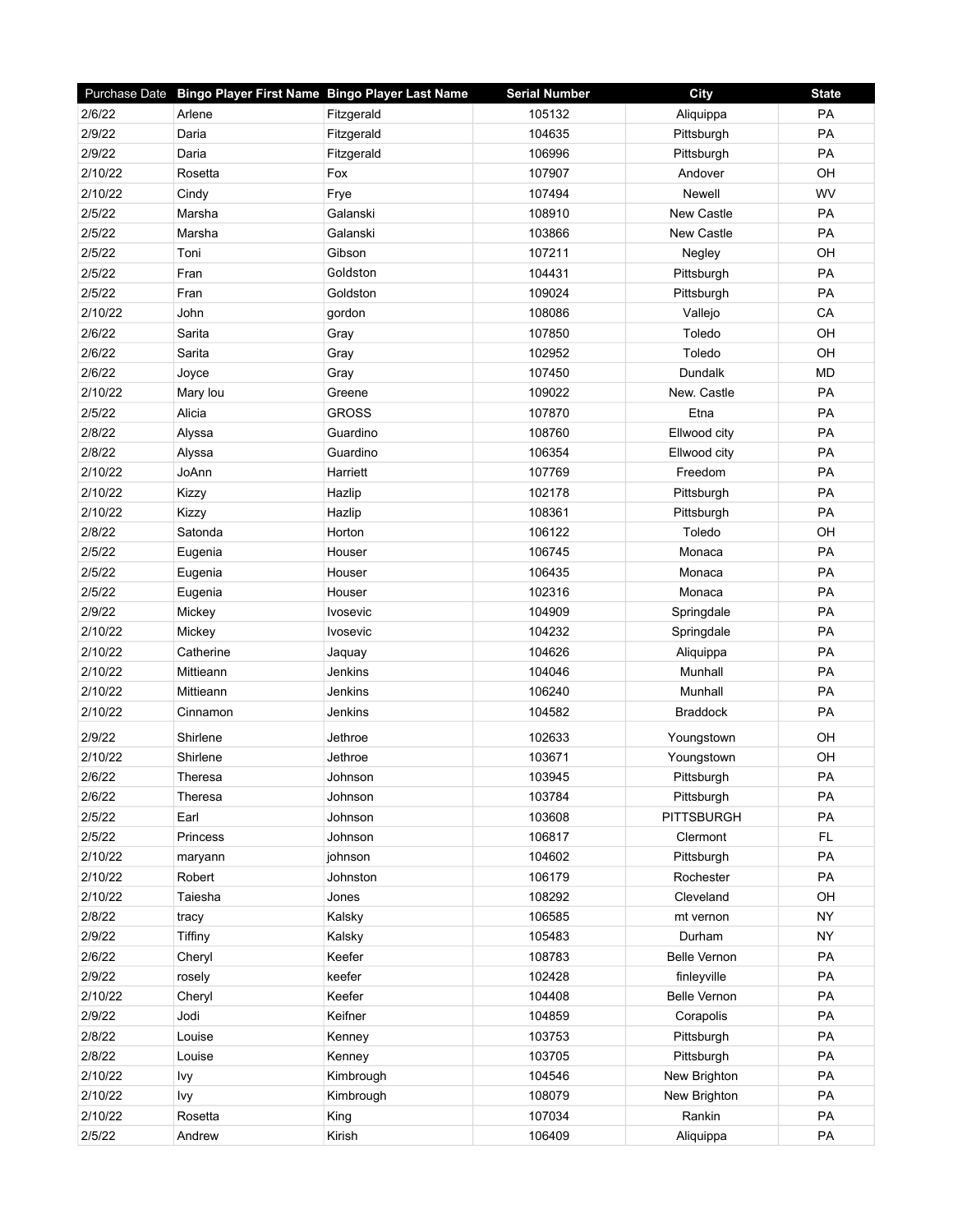| PA<br>2/5/22<br>102408<br>Andrew<br>Kirish<br>Aliquippa<br>PA<br>2/6/22<br>Leslie<br>Koratich<br>103887<br>Beaver<br>2/6/22<br>Leslie<br>107931<br>Beaver<br>PA<br>Koratich<br>PA<br>2/10/22<br>108925<br>1123 Ridge road<br>barbara<br>kosko<br>PA<br>2/7/22<br>106064<br><b>PITTSBURGH</b><br>catherine<br>lash<br>2/7/22<br>107152<br>PA<br>Teairra<br>Ledbetter<br>Monroeville<br>PA<br>2/7/22<br>109043<br>Teairra<br>Ledbetter<br>Monroeville<br>104368<br>PA<br>2/9/22<br>Charmain<br>Munhall<br>Lewis<br>PA<br>2/6/22<br>104473<br>Little<br>Oakdale<br>Cheryl<br>2/9/22<br>102104<br>PA<br>Nadine<br>Pittsburgh<br>Long<br>PA<br>2/10/22<br>104670<br>Nadine<br>Pittsburgh<br>Long<br>PA<br>2/10/22<br>106536<br>Reynolds<br>Lori<br>Monaca<br>PA<br>2/6/22<br>Anitra<br>105961<br>Lowe<br>Aliquippa<br>2/6/22<br>Anitra<br>107990<br>PA<br>Lowe<br>Aliquippa<br>PA<br>2/6/22<br>Anitra<br>108635<br>Lowe<br>Aliquippa<br>PA<br>2/6/22<br>Anitra<br>107805<br>Lowe<br>Aliquippa<br>2/10/22<br>PA<br>Shelli<br>108743<br>Baden<br>Lusty<br>PA<br>2/10/22<br>104625<br>Debi<br>Marks<br>Industry<br>PA<br>2/9/22<br>Bellevue<br>Joycelyn<br>Marshall<br>106695<br>PA<br>2/9/22<br>104732<br>michael<br>Murrysville<br>marson<br>2/10/22<br>104066<br>PA<br>Martin<br><b>Bellevue</b><br>Joyce<br>PA<br>2/10/22<br>106760<br>Bellevue<br>Martin<br>Joyce<br>2/10/22<br>107836<br>Bellevue<br>PA<br>Martin<br>Joyce<br>2/8/22<br>PA<br>Linda<br>Mccarriher<br>108569<br>Baden<br>2/8/22<br>108767<br>Baden<br>PA<br>Linda<br>Mccarriher<br>PA<br>2/9/22<br>107727<br>Barbara<br>McClelland<br>Pittsburgh<br>2/9/22<br>103967<br>PA<br>Rhonda<br>McCray<br>Pittsburgh<br>PA<br>2/6/22<br>McCullar<br>106351<br>Wheatland<br>Stephen<br>PA<br>2/6/22<br>McCullar<br>102612<br>Wheatland<br>Mary<br>PA<br>2/10/22<br>108813<br>Linda<br>McDade<br>Verona<br>PA<br>2/10/22<br>106663<br>Lower Burrell<br>Chelsea<br>McDade<br>2/6/22<br>PA<br>Scott<br>McKeel<br>103748<br>Beaver<br>2/10/22<br><b>ANDREA</b><br><b>MERCER</b><br>108439<br><b>NEW CUMBERLAND</b><br>WV<br>2/10/22<br>WV<br><b>ANDREA</b><br><b>MERCER</b><br>107041<br><b>NEW CUMBERLAND</b><br>103916<br>Coraopolis<br>PA<br>2/6/22<br>Meredith<br>Amanda<br>PA<br>2/6/22<br>Meredith<br>108342<br>Amanda<br>Coraopolis<br>VA<br>2/10/22<br>107397<br>Reston<br><b>Brian</b><br>Meyer<br>2/10/22<br>Michelle<br>Mills<br>104936<br>Carrollton<br>OH<br>2/6/22<br>105876<br>PA<br>Marlene<br>Moore<br>Pittsburgh<br>2/6/22<br>103376<br>PA<br>Marlene<br>Moore<br>Pittsburgh<br>PA<br>2/8/22<br>102962<br>Selina<br>Morel<br>Pittsburgh<br>PA<br>2/6/22<br>108025<br>Pitcairn<br>Ladonna<br>Morton<br>2/10/22<br>105184<br>Enon Valley<br>PA<br>Sandra<br>Murphy<br>PA<br>2/9/22<br>105224<br>McDonald<br>Colleen<br>Murray<br>104025<br>PA<br>2/9/22<br>Valerie<br>Aliquippa<br><b>Myers</b><br>PA<br>2/10/22<br>101619<br>Monaca<br>Susan<br><b>Myers</b> |         | Purchase Date Bingo Player First Name Bingo Player Last Name |       | <b>Serial Number</b> | City   | <b>State</b> |
|-------------------------------------------------------------------------------------------------------------------------------------------------------------------------------------------------------------------------------------------------------------------------------------------------------------------------------------------------------------------------------------------------------------------------------------------------------------------------------------------------------------------------------------------------------------------------------------------------------------------------------------------------------------------------------------------------------------------------------------------------------------------------------------------------------------------------------------------------------------------------------------------------------------------------------------------------------------------------------------------------------------------------------------------------------------------------------------------------------------------------------------------------------------------------------------------------------------------------------------------------------------------------------------------------------------------------------------------------------------------------------------------------------------------------------------------------------------------------------------------------------------------------------------------------------------------------------------------------------------------------------------------------------------------------------------------------------------------------------------------------------------------------------------------------------------------------------------------------------------------------------------------------------------------------------------------------------------------------------------------------------------------------------------------------------------------------------------------------------------------------------------------------------------------------------------------------------------------------------------------------------------------------------------------------------------------------------------------------------------------------------------------------------------------------------------------------------------------------------------------------------------------------------------------------------------------------------------------------------------------------------------------------------------------------------------------------------------------------------------------------------------------------------------------------------------------------------------------------------------------------------------------------------------------------------|---------|--------------------------------------------------------------|-------|----------------------|--------|--------------|
|                                                                                                                                                                                                                                                                                                                                                                                                                                                                                                                                                                                                                                                                                                                                                                                                                                                                                                                                                                                                                                                                                                                                                                                                                                                                                                                                                                                                                                                                                                                                                                                                                                                                                                                                                                                                                                                                                                                                                                                                                                                                                                                                                                                                                                                                                                                                                                                                                                                                                                                                                                                                                                                                                                                                                                                                                                                                                                                               |         |                                                              |       |                      |        |              |
|                                                                                                                                                                                                                                                                                                                                                                                                                                                                                                                                                                                                                                                                                                                                                                                                                                                                                                                                                                                                                                                                                                                                                                                                                                                                                                                                                                                                                                                                                                                                                                                                                                                                                                                                                                                                                                                                                                                                                                                                                                                                                                                                                                                                                                                                                                                                                                                                                                                                                                                                                                                                                                                                                                                                                                                                                                                                                                                               |         |                                                              |       |                      |        |              |
|                                                                                                                                                                                                                                                                                                                                                                                                                                                                                                                                                                                                                                                                                                                                                                                                                                                                                                                                                                                                                                                                                                                                                                                                                                                                                                                                                                                                                                                                                                                                                                                                                                                                                                                                                                                                                                                                                                                                                                                                                                                                                                                                                                                                                                                                                                                                                                                                                                                                                                                                                                                                                                                                                                                                                                                                                                                                                                                               |         |                                                              |       |                      |        |              |
|                                                                                                                                                                                                                                                                                                                                                                                                                                                                                                                                                                                                                                                                                                                                                                                                                                                                                                                                                                                                                                                                                                                                                                                                                                                                                                                                                                                                                                                                                                                                                                                                                                                                                                                                                                                                                                                                                                                                                                                                                                                                                                                                                                                                                                                                                                                                                                                                                                                                                                                                                                                                                                                                                                                                                                                                                                                                                                                               |         |                                                              |       |                      |        |              |
|                                                                                                                                                                                                                                                                                                                                                                                                                                                                                                                                                                                                                                                                                                                                                                                                                                                                                                                                                                                                                                                                                                                                                                                                                                                                                                                                                                                                                                                                                                                                                                                                                                                                                                                                                                                                                                                                                                                                                                                                                                                                                                                                                                                                                                                                                                                                                                                                                                                                                                                                                                                                                                                                                                                                                                                                                                                                                                                               |         |                                                              |       |                      |        |              |
|                                                                                                                                                                                                                                                                                                                                                                                                                                                                                                                                                                                                                                                                                                                                                                                                                                                                                                                                                                                                                                                                                                                                                                                                                                                                                                                                                                                                                                                                                                                                                                                                                                                                                                                                                                                                                                                                                                                                                                                                                                                                                                                                                                                                                                                                                                                                                                                                                                                                                                                                                                                                                                                                                                                                                                                                                                                                                                                               |         |                                                              |       |                      |        |              |
|                                                                                                                                                                                                                                                                                                                                                                                                                                                                                                                                                                                                                                                                                                                                                                                                                                                                                                                                                                                                                                                                                                                                                                                                                                                                                                                                                                                                                                                                                                                                                                                                                                                                                                                                                                                                                                                                                                                                                                                                                                                                                                                                                                                                                                                                                                                                                                                                                                                                                                                                                                                                                                                                                                                                                                                                                                                                                                                               |         |                                                              |       |                      |        |              |
|                                                                                                                                                                                                                                                                                                                                                                                                                                                                                                                                                                                                                                                                                                                                                                                                                                                                                                                                                                                                                                                                                                                                                                                                                                                                                                                                                                                                                                                                                                                                                                                                                                                                                                                                                                                                                                                                                                                                                                                                                                                                                                                                                                                                                                                                                                                                                                                                                                                                                                                                                                                                                                                                                                                                                                                                                                                                                                                               |         |                                                              |       |                      |        |              |
|                                                                                                                                                                                                                                                                                                                                                                                                                                                                                                                                                                                                                                                                                                                                                                                                                                                                                                                                                                                                                                                                                                                                                                                                                                                                                                                                                                                                                                                                                                                                                                                                                                                                                                                                                                                                                                                                                                                                                                                                                                                                                                                                                                                                                                                                                                                                                                                                                                                                                                                                                                                                                                                                                                                                                                                                                                                                                                                               |         |                                                              |       |                      |        |              |
|                                                                                                                                                                                                                                                                                                                                                                                                                                                                                                                                                                                                                                                                                                                                                                                                                                                                                                                                                                                                                                                                                                                                                                                                                                                                                                                                                                                                                                                                                                                                                                                                                                                                                                                                                                                                                                                                                                                                                                                                                                                                                                                                                                                                                                                                                                                                                                                                                                                                                                                                                                                                                                                                                                                                                                                                                                                                                                                               |         |                                                              |       |                      |        |              |
|                                                                                                                                                                                                                                                                                                                                                                                                                                                                                                                                                                                                                                                                                                                                                                                                                                                                                                                                                                                                                                                                                                                                                                                                                                                                                                                                                                                                                                                                                                                                                                                                                                                                                                                                                                                                                                                                                                                                                                                                                                                                                                                                                                                                                                                                                                                                                                                                                                                                                                                                                                                                                                                                                                                                                                                                                                                                                                                               |         |                                                              |       |                      |        |              |
|                                                                                                                                                                                                                                                                                                                                                                                                                                                                                                                                                                                                                                                                                                                                                                                                                                                                                                                                                                                                                                                                                                                                                                                                                                                                                                                                                                                                                                                                                                                                                                                                                                                                                                                                                                                                                                                                                                                                                                                                                                                                                                                                                                                                                                                                                                                                                                                                                                                                                                                                                                                                                                                                                                                                                                                                                                                                                                                               |         |                                                              |       |                      |        |              |
|                                                                                                                                                                                                                                                                                                                                                                                                                                                                                                                                                                                                                                                                                                                                                                                                                                                                                                                                                                                                                                                                                                                                                                                                                                                                                                                                                                                                                                                                                                                                                                                                                                                                                                                                                                                                                                                                                                                                                                                                                                                                                                                                                                                                                                                                                                                                                                                                                                                                                                                                                                                                                                                                                                                                                                                                                                                                                                                               |         |                                                              |       |                      |        |              |
|                                                                                                                                                                                                                                                                                                                                                                                                                                                                                                                                                                                                                                                                                                                                                                                                                                                                                                                                                                                                                                                                                                                                                                                                                                                                                                                                                                                                                                                                                                                                                                                                                                                                                                                                                                                                                                                                                                                                                                                                                                                                                                                                                                                                                                                                                                                                                                                                                                                                                                                                                                                                                                                                                                                                                                                                                                                                                                                               |         |                                                              |       |                      |        |              |
|                                                                                                                                                                                                                                                                                                                                                                                                                                                                                                                                                                                                                                                                                                                                                                                                                                                                                                                                                                                                                                                                                                                                                                                                                                                                                                                                                                                                                                                                                                                                                                                                                                                                                                                                                                                                                                                                                                                                                                                                                                                                                                                                                                                                                                                                                                                                                                                                                                                                                                                                                                                                                                                                                                                                                                                                                                                                                                                               |         |                                                              |       |                      |        |              |
|                                                                                                                                                                                                                                                                                                                                                                                                                                                                                                                                                                                                                                                                                                                                                                                                                                                                                                                                                                                                                                                                                                                                                                                                                                                                                                                                                                                                                                                                                                                                                                                                                                                                                                                                                                                                                                                                                                                                                                                                                                                                                                                                                                                                                                                                                                                                                                                                                                                                                                                                                                                                                                                                                                                                                                                                                                                                                                                               |         |                                                              |       |                      |        |              |
|                                                                                                                                                                                                                                                                                                                                                                                                                                                                                                                                                                                                                                                                                                                                                                                                                                                                                                                                                                                                                                                                                                                                                                                                                                                                                                                                                                                                                                                                                                                                                                                                                                                                                                                                                                                                                                                                                                                                                                                                                                                                                                                                                                                                                                                                                                                                                                                                                                                                                                                                                                                                                                                                                                                                                                                                                                                                                                                               |         |                                                              |       |                      |        |              |
|                                                                                                                                                                                                                                                                                                                                                                                                                                                                                                                                                                                                                                                                                                                                                                                                                                                                                                                                                                                                                                                                                                                                                                                                                                                                                                                                                                                                                                                                                                                                                                                                                                                                                                                                                                                                                                                                                                                                                                                                                                                                                                                                                                                                                                                                                                                                                                                                                                                                                                                                                                                                                                                                                                                                                                                                                                                                                                                               |         |                                                              |       |                      |        |              |
|                                                                                                                                                                                                                                                                                                                                                                                                                                                                                                                                                                                                                                                                                                                                                                                                                                                                                                                                                                                                                                                                                                                                                                                                                                                                                                                                                                                                                                                                                                                                                                                                                                                                                                                                                                                                                                                                                                                                                                                                                                                                                                                                                                                                                                                                                                                                                                                                                                                                                                                                                                                                                                                                                                                                                                                                                                                                                                                               |         |                                                              |       |                      |        |              |
|                                                                                                                                                                                                                                                                                                                                                                                                                                                                                                                                                                                                                                                                                                                                                                                                                                                                                                                                                                                                                                                                                                                                                                                                                                                                                                                                                                                                                                                                                                                                                                                                                                                                                                                                                                                                                                                                                                                                                                                                                                                                                                                                                                                                                                                                                                                                                                                                                                                                                                                                                                                                                                                                                                                                                                                                                                                                                                                               |         |                                                              |       |                      |        |              |
|                                                                                                                                                                                                                                                                                                                                                                                                                                                                                                                                                                                                                                                                                                                                                                                                                                                                                                                                                                                                                                                                                                                                                                                                                                                                                                                                                                                                                                                                                                                                                                                                                                                                                                                                                                                                                                                                                                                                                                                                                                                                                                                                                                                                                                                                                                                                                                                                                                                                                                                                                                                                                                                                                                                                                                                                                                                                                                                               |         |                                                              |       |                      |        |              |
|                                                                                                                                                                                                                                                                                                                                                                                                                                                                                                                                                                                                                                                                                                                                                                                                                                                                                                                                                                                                                                                                                                                                                                                                                                                                                                                                                                                                                                                                                                                                                                                                                                                                                                                                                                                                                                                                                                                                                                                                                                                                                                                                                                                                                                                                                                                                                                                                                                                                                                                                                                                                                                                                                                                                                                                                                                                                                                                               |         |                                                              |       |                      |        |              |
|                                                                                                                                                                                                                                                                                                                                                                                                                                                                                                                                                                                                                                                                                                                                                                                                                                                                                                                                                                                                                                                                                                                                                                                                                                                                                                                                                                                                                                                                                                                                                                                                                                                                                                                                                                                                                                                                                                                                                                                                                                                                                                                                                                                                                                                                                                                                                                                                                                                                                                                                                                                                                                                                                                                                                                                                                                                                                                                               |         |                                                              |       |                      |        |              |
|                                                                                                                                                                                                                                                                                                                                                                                                                                                                                                                                                                                                                                                                                                                                                                                                                                                                                                                                                                                                                                                                                                                                                                                                                                                                                                                                                                                                                                                                                                                                                                                                                                                                                                                                                                                                                                                                                                                                                                                                                                                                                                                                                                                                                                                                                                                                                                                                                                                                                                                                                                                                                                                                                                                                                                                                                                                                                                                               |         |                                                              |       |                      |        |              |
|                                                                                                                                                                                                                                                                                                                                                                                                                                                                                                                                                                                                                                                                                                                                                                                                                                                                                                                                                                                                                                                                                                                                                                                                                                                                                                                                                                                                                                                                                                                                                                                                                                                                                                                                                                                                                                                                                                                                                                                                                                                                                                                                                                                                                                                                                                                                                                                                                                                                                                                                                                                                                                                                                                                                                                                                                                                                                                                               |         |                                                              |       |                      |        |              |
|                                                                                                                                                                                                                                                                                                                                                                                                                                                                                                                                                                                                                                                                                                                                                                                                                                                                                                                                                                                                                                                                                                                                                                                                                                                                                                                                                                                                                                                                                                                                                                                                                                                                                                                                                                                                                                                                                                                                                                                                                                                                                                                                                                                                                                                                                                                                                                                                                                                                                                                                                                                                                                                                                                                                                                                                                                                                                                                               |         |                                                              |       |                      |        |              |
|                                                                                                                                                                                                                                                                                                                                                                                                                                                                                                                                                                                                                                                                                                                                                                                                                                                                                                                                                                                                                                                                                                                                                                                                                                                                                                                                                                                                                                                                                                                                                                                                                                                                                                                                                                                                                                                                                                                                                                                                                                                                                                                                                                                                                                                                                                                                                                                                                                                                                                                                                                                                                                                                                                                                                                                                                                                                                                                               |         |                                                              |       |                      |        |              |
|                                                                                                                                                                                                                                                                                                                                                                                                                                                                                                                                                                                                                                                                                                                                                                                                                                                                                                                                                                                                                                                                                                                                                                                                                                                                                                                                                                                                                                                                                                                                                                                                                                                                                                                                                                                                                                                                                                                                                                                                                                                                                                                                                                                                                                                                                                                                                                                                                                                                                                                                                                                                                                                                                                                                                                                                                                                                                                                               |         |                                                              |       |                      |        |              |
|                                                                                                                                                                                                                                                                                                                                                                                                                                                                                                                                                                                                                                                                                                                                                                                                                                                                                                                                                                                                                                                                                                                                                                                                                                                                                                                                                                                                                                                                                                                                                                                                                                                                                                                                                                                                                                                                                                                                                                                                                                                                                                                                                                                                                                                                                                                                                                                                                                                                                                                                                                                                                                                                                                                                                                                                                                                                                                                               |         |                                                              |       |                      |        |              |
|                                                                                                                                                                                                                                                                                                                                                                                                                                                                                                                                                                                                                                                                                                                                                                                                                                                                                                                                                                                                                                                                                                                                                                                                                                                                                                                                                                                                                                                                                                                                                                                                                                                                                                                                                                                                                                                                                                                                                                                                                                                                                                                                                                                                                                                                                                                                                                                                                                                                                                                                                                                                                                                                                                                                                                                                                                                                                                                               |         |                                                              |       |                      |        |              |
|                                                                                                                                                                                                                                                                                                                                                                                                                                                                                                                                                                                                                                                                                                                                                                                                                                                                                                                                                                                                                                                                                                                                                                                                                                                                                                                                                                                                                                                                                                                                                                                                                                                                                                                                                                                                                                                                                                                                                                                                                                                                                                                                                                                                                                                                                                                                                                                                                                                                                                                                                                                                                                                                                                                                                                                                                                                                                                                               |         |                                                              |       |                      |        |              |
|                                                                                                                                                                                                                                                                                                                                                                                                                                                                                                                                                                                                                                                                                                                                                                                                                                                                                                                                                                                                                                                                                                                                                                                                                                                                                                                                                                                                                                                                                                                                                                                                                                                                                                                                                                                                                                                                                                                                                                                                                                                                                                                                                                                                                                                                                                                                                                                                                                                                                                                                                                                                                                                                                                                                                                                                                                                                                                                               |         |                                                              |       |                      |        |              |
|                                                                                                                                                                                                                                                                                                                                                                                                                                                                                                                                                                                                                                                                                                                                                                                                                                                                                                                                                                                                                                                                                                                                                                                                                                                                                                                                                                                                                                                                                                                                                                                                                                                                                                                                                                                                                                                                                                                                                                                                                                                                                                                                                                                                                                                                                                                                                                                                                                                                                                                                                                                                                                                                                                                                                                                                                                                                                                                               |         |                                                              |       |                      |        |              |
|                                                                                                                                                                                                                                                                                                                                                                                                                                                                                                                                                                                                                                                                                                                                                                                                                                                                                                                                                                                                                                                                                                                                                                                                                                                                                                                                                                                                                                                                                                                                                                                                                                                                                                                                                                                                                                                                                                                                                                                                                                                                                                                                                                                                                                                                                                                                                                                                                                                                                                                                                                                                                                                                                                                                                                                                                                                                                                                               |         |                                                              |       |                      |        |              |
|                                                                                                                                                                                                                                                                                                                                                                                                                                                                                                                                                                                                                                                                                                                                                                                                                                                                                                                                                                                                                                                                                                                                                                                                                                                                                                                                                                                                                                                                                                                                                                                                                                                                                                                                                                                                                                                                                                                                                                                                                                                                                                                                                                                                                                                                                                                                                                                                                                                                                                                                                                                                                                                                                                                                                                                                                                                                                                                               |         |                                                              |       |                      |        |              |
|                                                                                                                                                                                                                                                                                                                                                                                                                                                                                                                                                                                                                                                                                                                                                                                                                                                                                                                                                                                                                                                                                                                                                                                                                                                                                                                                                                                                                                                                                                                                                                                                                                                                                                                                                                                                                                                                                                                                                                                                                                                                                                                                                                                                                                                                                                                                                                                                                                                                                                                                                                                                                                                                                                                                                                                                                                                                                                                               |         |                                                              |       |                      |        |              |
|                                                                                                                                                                                                                                                                                                                                                                                                                                                                                                                                                                                                                                                                                                                                                                                                                                                                                                                                                                                                                                                                                                                                                                                                                                                                                                                                                                                                                                                                                                                                                                                                                                                                                                                                                                                                                                                                                                                                                                                                                                                                                                                                                                                                                                                                                                                                                                                                                                                                                                                                                                                                                                                                                                                                                                                                                                                                                                                               |         |                                                              |       |                      |        |              |
|                                                                                                                                                                                                                                                                                                                                                                                                                                                                                                                                                                                                                                                                                                                                                                                                                                                                                                                                                                                                                                                                                                                                                                                                                                                                                                                                                                                                                                                                                                                                                                                                                                                                                                                                                                                                                                                                                                                                                                                                                                                                                                                                                                                                                                                                                                                                                                                                                                                                                                                                                                                                                                                                                                                                                                                                                                                                                                                               |         |                                                              |       |                      |        |              |
|                                                                                                                                                                                                                                                                                                                                                                                                                                                                                                                                                                                                                                                                                                                                                                                                                                                                                                                                                                                                                                                                                                                                                                                                                                                                                                                                                                                                                                                                                                                                                                                                                                                                                                                                                                                                                                                                                                                                                                                                                                                                                                                                                                                                                                                                                                                                                                                                                                                                                                                                                                                                                                                                                                                                                                                                                                                                                                                               |         |                                                              |       |                      |        |              |
|                                                                                                                                                                                                                                                                                                                                                                                                                                                                                                                                                                                                                                                                                                                                                                                                                                                                                                                                                                                                                                                                                                                                                                                                                                                                                                                                                                                                                                                                                                                                                                                                                                                                                                                                                                                                                                                                                                                                                                                                                                                                                                                                                                                                                                                                                                                                                                                                                                                                                                                                                                                                                                                                                                                                                                                                                                                                                                                               |         |                                                              |       |                      |        |              |
|                                                                                                                                                                                                                                                                                                                                                                                                                                                                                                                                                                                                                                                                                                                                                                                                                                                                                                                                                                                                                                                                                                                                                                                                                                                                                                                                                                                                                                                                                                                                                                                                                                                                                                                                                                                                                                                                                                                                                                                                                                                                                                                                                                                                                                                                                                                                                                                                                                                                                                                                                                                                                                                                                                                                                                                                                                                                                                                               |         |                                                              |       |                      |        |              |
|                                                                                                                                                                                                                                                                                                                                                                                                                                                                                                                                                                                                                                                                                                                                                                                                                                                                                                                                                                                                                                                                                                                                                                                                                                                                                                                                                                                                                                                                                                                                                                                                                                                                                                                                                                                                                                                                                                                                                                                                                                                                                                                                                                                                                                                                                                                                                                                                                                                                                                                                                                                                                                                                                                                                                                                                                                                                                                                               |         |                                                              |       |                      |        |              |
|                                                                                                                                                                                                                                                                                                                                                                                                                                                                                                                                                                                                                                                                                                                                                                                                                                                                                                                                                                                                                                                                                                                                                                                                                                                                                                                                                                                                                                                                                                                                                                                                                                                                                                                                                                                                                                                                                                                                                                                                                                                                                                                                                                                                                                                                                                                                                                                                                                                                                                                                                                                                                                                                                                                                                                                                                                                                                                                               |         |                                                              |       |                      |        |              |
|                                                                                                                                                                                                                                                                                                                                                                                                                                                                                                                                                                                                                                                                                                                                                                                                                                                                                                                                                                                                                                                                                                                                                                                                                                                                                                                                                                                                                                                                                                                                                                                                                                                                                                                                                                                                                                                                                                                                                                                                                                                                                                                                                                                                                                                                                                                                                                                                                                                                                                                                                                                                                                                                                                                                                                                                                                                                                                                               |         |                                                              |       |                      |        |              |
|                                                                                                                                                                                                                                                                                                                                                                                                                                                                                                                                                                                                                                                                                                                                                                                                                                                                                                                                                                                                                                                                                                                                                                                                                                                                                                                                                                                                                                                                                                                                                                                                                                                                                                                                                                                                                                                                                                                                                                                                                                                                                                                                                                                                                                                                                                                                                                                                                                                                                                                                                                                                                                                                                                                                                                                                                                                                                                                               |         |                                                              |       |                      |        |              |
|                                                                                                                                                                                                                                                                                                                                                                                                                                                                                                                                                                                                                                                                                                                                                                                                                                                                                                                                                                                                                                                                                                                                                                                                                                                                                                                                                                                                                                                                                                                                                                                                                                                                                                                                                                                                                                                                                                                                                                                                                                                                                                                                                                                                                                                                                                                                                                                                                                                                                                                                                                                                                                                                                                                                                                                                                                                                                                                               |         |                                                              |       |                      |        |              |
| Susan                                                                                                                                                                                                                                                                                                                                                                                                                                                                                                                                                                                                                                                                                                                                                                                                                                                                                                                                                                                                                                                                                                                                                                                                                                                                                                                                                                                                                                                                                                                                                                                                                                                                                                                                                                                                                                                                                                                                                                                                                                                                                                                                                                                                                                                                                                                                                                                                                                                                                                                                                                                                                                                                                                                                                                                                                                                                                                                         | 2/10/22 |                                                              | Myers | 104612               | Monaca | PA           |
| PA<br>2/5/22<br>103912<br>Karin<br>Nadzam<br>Enon Valley                                                                                                                                                                                                                                                                                                                                                                                                                                                                                                                                                                                                                                                                                                                                                                                                                                                                                                                                                                                                                                                                                                                                                                                                                                                                                                                                                                                                                                                                                                                                                                                                                                                                                                                                                                                                                                                                                                                                                                                                                                                                                                                                                                                                                                                                                                                                                                                                                                                                                                                                                                                                                                                                                                                                                                                                                                                                      |         |                                                              |       |                      |        |              |
| 2/10/21<br>102057<br>PA<br>Vanita<br>Nizer<br>Industry                                                                                                                                                                                                                                                                                                                                                                                                                                                                                                                                                                                                                                                                                                                                                                                                                                                                                                                                                                                                                                                                                                                                                                                                                                                                                                                                                                                                                                                                                                                                                                                                                                                                                                                                                                                                                                                                                                                                                                                                                                                                                                                                                                                                                                                                                                                                                                                                                                                                                                                                                                                                                                                                                                                                                                                                                                                                        |         |                                                              |       |                      |        |              |
| 2/10/22<br>107806<br>Norfolk<br>VA<br>Norris<br>Cynthia                                                                                                                                                                                                                                                                                                                                                                                                                                                                                                                                                                                                                                                                                                                                                                                                                                                                                                                                                                                                                                                                                                                                                                                                                                                                                                                                                                                                                                                                                                                                                                                                                                                                                                                                                                                                                                                                                                                                                                                                                                                                                                                                                                                                                                                                                                                                                                                                                                                                                                                                                                                                                                                                                                                                                                                                                                                                       |         |                                                              |       |                      |        |              |
| 2/7/22<br>ONeill<br>106977<br>PA<br>Darlington<br>Kay                                                                                                                                                                                                                                                                                                                                                                                                                                                                                                                                                                                                                                                                                                                                                                                                                                                                                                                                                                                                                                                                                                                                                                                                                                                                                                                                                                                                                                                                                                                                                                                                                                                                                                                                                                                                                                                                                                                                                                                                                                                                                                                                                                                                                                                                                                                                                                                                                                                                                                                                                                                                                                                                                                                                                                                                                                                                         |         |                                                              |       |                      |        |              |
| PA<br>2/7/22<br>ONeill<br>103355<br>Kay<br>Darlington                                                                                                                                                                                                                                                                                                                                                                                                                                                                                                                                                                                                                                                                                                                                                                                                                                                                                                                                                                                                                                                                                                                                                                                                                                                                                                                                                                                                                                                                                                                                                                                                                                                                                                                                                                                                                                                                                                                                                                                                                                                                                                                                                                                                                                                                                                                                                                                                                                                                                                                                                                                                                                                                                                                                                                                                                                                                         |         |                                                              |       |                      |        |              |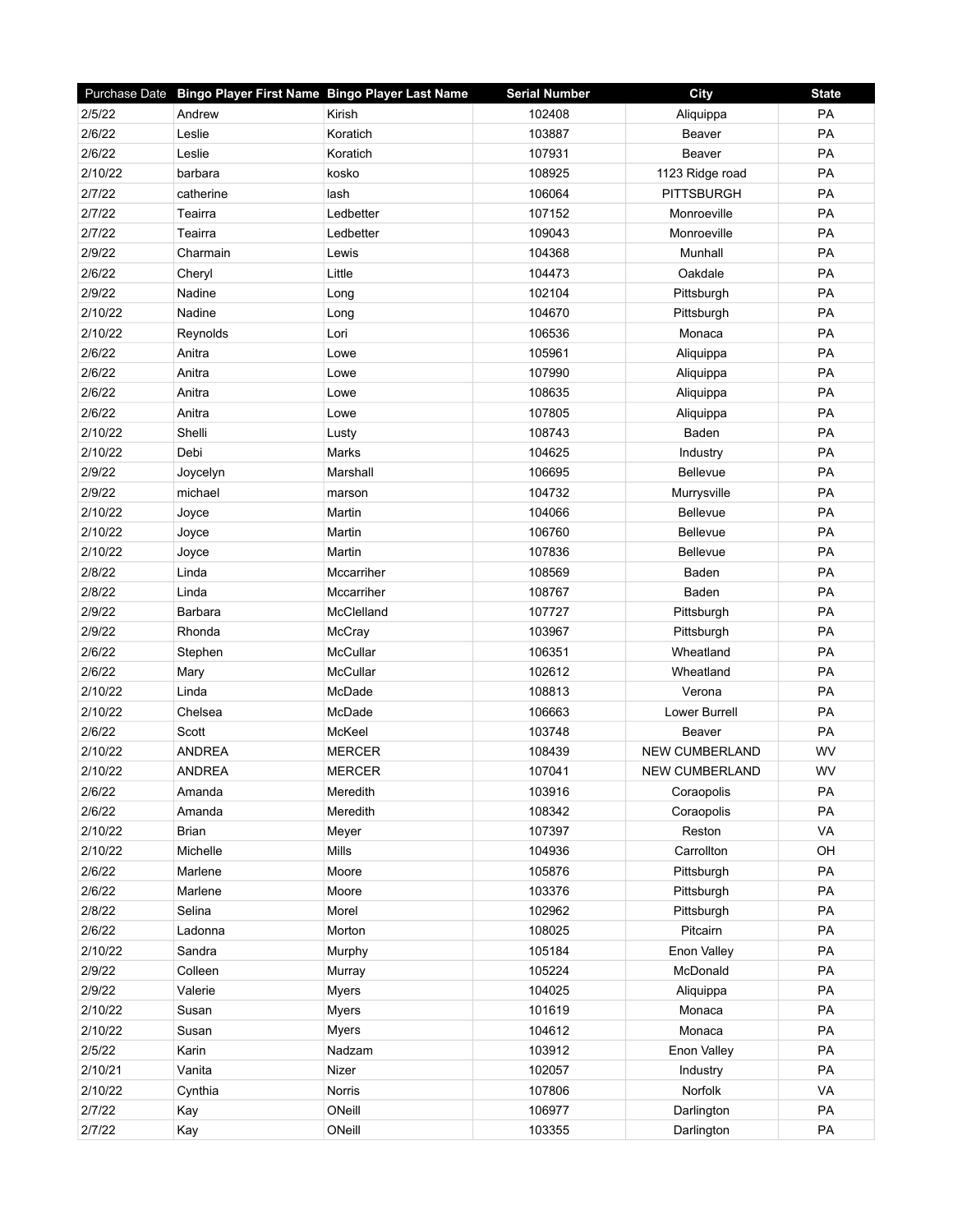|         | Purchase Date Bingo Player First Name Bingo Player Last Name |               | <b>Serial Number</b> | <b>City</b>         | <b>State</b> |
|---------|--------------------------------------------------------------|---------------|----------------------|---------------------|--------------|
| 2/10/22 | Michele                                                      | Palko         | 102209               | Derry               | PA           |
| 2/5/22  | Stephanie                                                    | Parisi        | 106347               | Monaca              | PA           |
| 2/5/22  | Stephanie                                                    | Parisi        | 108511               | Monaca              | PA           |
| 2/5/22  | Shirley                                                      | Parson        | 104426               | Shirleu             | OH           |
| 2/5/22  | Shirley                                                      | Parson        | 103461               | Shirleu             | OH           |
| 2/8/22  | Nichole                                                      | Patrick       | 104586               | Arnold              | PA           |
| 2/6/22  | Linda                                                        | Payne         | 103756               | BeaverFalls         | PA           |
| 2/6/22  | Katelynn                                                     | Pearson       | 103444               | Wheatland           | PA           |
| 2/10/22 | Joanne                                                       | Pietrandrea   | 104486               | <b>Beaver Falls</b> | PA           |
| 2/10/22 | Andrea                                                       | Pifer         | 105741               | Monaca              | PA           |
| 2/10/22 | Andrea                                                       | Pifer         | 104953               | Monaca              | PA           |
| 2/9/22  | Shelly                                                       | Polk          | 108455               | Freedom             | PA           |
| 2/8/22  | Mary                                                         | Porter        | 108764               | Washington          | PA           |
| 2/10/22 | <b>DARIN</b>                                                 | <b>PORTO</b>  | 104195               | <b>BEAVER FALLS</b> | PA           |
| 2/9/22  | brandi                                                       | Potts         | 104968               | <b>Ellwood City</b> | PA           |
| 2/9/22  | brandi                                                       | Potts         | 108785               | <b>Ellwood City</b> | PA           |
| 2/8/22  | Janet                                                        | Powell        | 105778               | Cumberland          | <b>MD</b>    |
| 2/8/22  | Rose                                                         | Pugliese      | 104918               | Verona PA           | PA           |
| 2/8/22  | Rose                                                         | Pugliese      | 108380               | Verona PA           | <b>PA</b>    |
| 2/10/22 | Rose                                                         | Pugliese      | 108454               | Verona PA           | PA           |
| 2/6/22  | Lori                                                         | Purnell       | 106434               | Industry            | PA           |
| 2/9/22  | Mariann                                                      | Ray           | 108510               | Riverview           | FL           |
| 2/5/22  | <b>Brittany</b>                                              | Reed          | 104574               | Commerce            | GA           |
| 2/5/22  | <b>Brittany</b>                                              | Reed          | 108253               | Commerce            | GA           |
| 2/10/22 | Rayletta                                                     | Reed          | 106046               | Pitty               | PA           |
| 2/10/22 | Rayletta                                                     | Reed          | 103711               | Pitty               | PA           |
| 2/7/22  | Arletta                                                      | Reed          | 103238               | Weirton             | WV           |
| 2/8/22  | Sherry                                                       | Reis          | 106992               | Pittsburgh          | PA           |
| 2/6/22  | Tammy                                                        | Richard       | 103639               | Northampton         | PA           |
| 2/6/22  | Tammy                                                        | Richard       | 103717               | Northampton         | <b>PA</b>    |
| 2/9/22  | Julie                                                        | Richards      | 105257               | Beaver              | PA           |
| 2/9/22  | Julie                                                        | Richards      | 102284               | Beaver              | PA           |
| 2/5/22  | Theresa                                                      | Riddle        | 106757               | New Kensington      | PA           |
| 2/7/22  | Tammi                                                        | Rishel        | 109095               | <b>New Castle</b>   | PA           |
| 2/10/22 | Rayonna                                                      | Rogers        | 108296               | AKRON, OH           | OH           |
| 2/6/22  | <b>SHERRY</b>                                                | <b>ROZIER</b> | 104792               | Youngstown          | OH           |
| 2/5/22  | Emily                                                        | Saffron       | 107722               | Baden               | PA           |
| 2/10/22 | Erin                                                         | Scheetz       | 103578               | Huntingdon          | PA           |
| 2/10/22 | Deborah                                                      | Sedigas       | 107615               | Pittsburgh          | PA           |
| 2/10/22 | Donna                                                        | Sedigas       | 108988               | Pittsburgh          | PA           |
| 2/6/22  | Emelia                                                       | Segreti       | 106141               | Pittsburgh          | PA           |
| 2/5/22  | Keisha                                                       | Sharp         | 108476               | Pittsburgh          | PA           |
| 2/6/22  | Dianne                                                       | Smith         | 108240               | Connellsville       | PA           |
| 2/10/22 | Richard                                                      | Smith         | 105550               | East Palestine      | OH           |
| 2/10/22 | Lois                                                         | Smith         | 107583               | Ambridge            | PA           |
| 2/10/22 | Kenny                                                        | Solomon       | 108032               | Darlington          | PA           |
| 2/6/22  | Tess                                                         | Sosko         | 104609               | Connellsville       | PA           |
| 2/8/22  | Vanessa                                                      | Stamper       | 103835               | Wesley chapel       | <b>FL</b>    |
| 2/8/22  | Vanessa                                                      | Stamper       | 105254               | Wesley chapel       | FL.          |
| 2/10/22 | Ronda                                                        | Stead         | 107350               | Baden               | PA           |
| 2/10/22 | Jodi                                                         | Sullivan      | 103295               | East Liverpool      | PA           |
| 2/10/22 | susan                                                        | szumigalski   | 106017               | Freedom             | PA           |